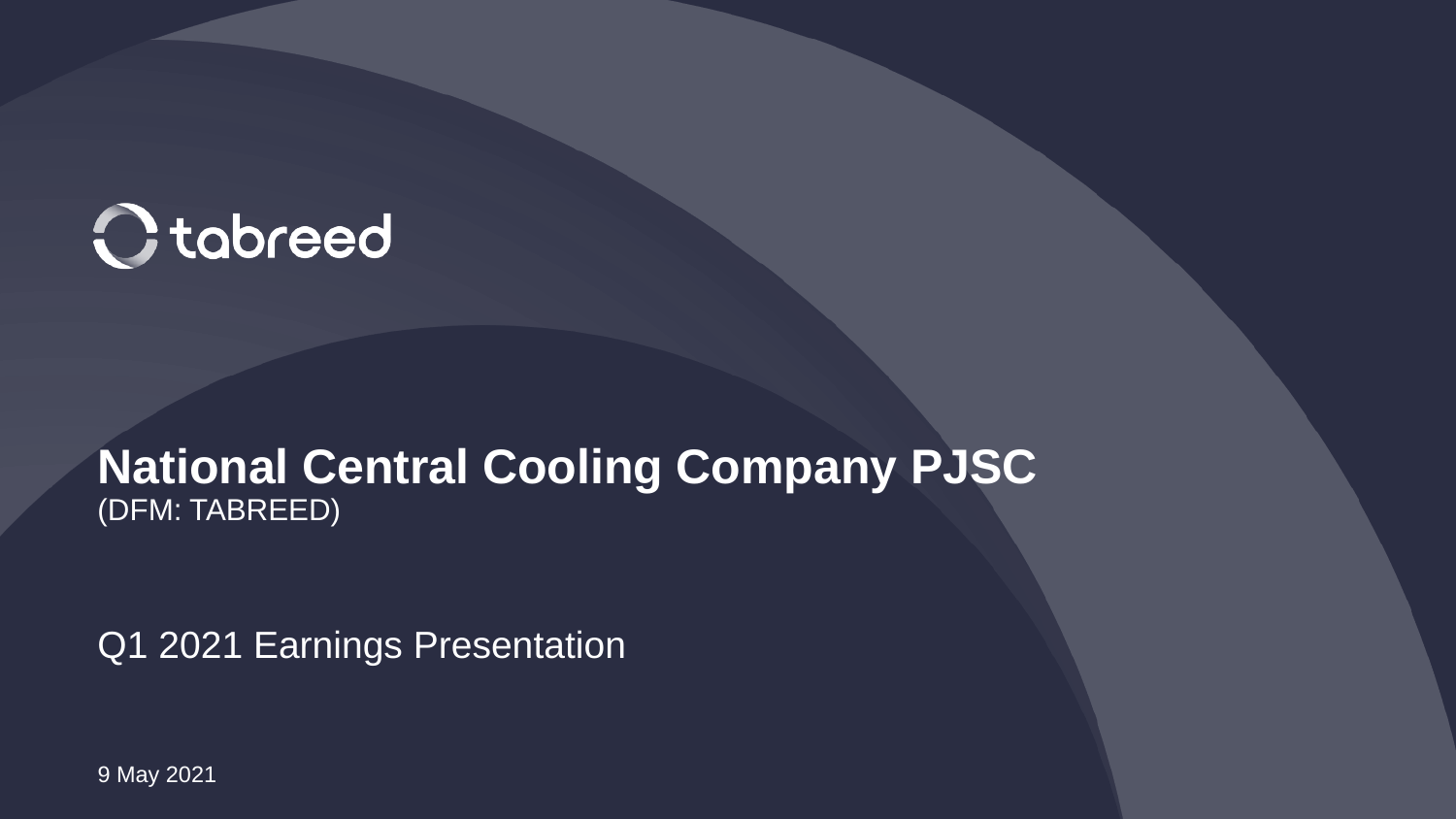#### **Disclaimer**

- These materials have been prepared by and are the sole responsibility of the National Central Cooling Company PJSC, 'Tabreed' (the "Company"). These materials have been prepared solely for your information and for use at the quarterly earnings call. By attending the meeting/call where this presentation is made, or by reading the presentation slides, you agree to be bound by the following limitations
- These materials are confidential and may not be further distributed or passed on to any other person or published or reproduced, in whole or in part, by any medium or in any form for any purpose. The distribution of these materials in other jurisdictions may be restricted by law, and persons into whose possession this presentation comes should inform themselves about, and observe, any such restrictions
- These materials are for information purposes only and do not constitute a prospectus, offering memorandum or offering circular or an offer to sell any securities and are not intended to provide the basis for any credit or any third party evaluation of any securities or any offering of them and should not be considered as a recommendation that any investor should subscribe for or purchase any securities. The information contained herein has not been verified by the Company, its advisers or any other person and is subject to change without notice and past performance is not indicative of future results. The Company is under no obligation to update or keep current the information contained herein
- No person shall have any right of action (except in case of fraud) against the Company or any other person in relation to the accuracy or completeness of the information contained herein. Whilst the Company has taken all reasonable steps to ensure the accuracy of all information, the Company cannot accept liability for any inaccuracies or omissions. All the information is provided on an "as is" basis and without warranties, representations or conditions of any kind, either express or implied, and as such warranties, representation and conditions are hereby excluded to the maximum extent permitted by law
- The merits or suitability of any securities to any investor's particular situation should be independently determined by such investor. Any such determination should involve inter alia, an assessment of the legal, tax, accounting, regulatory, financial, credit and other related aspects of any securities
- No person is authorized to give any information or to make any representation not contained in and not consistent with these materials and, if given or made, such information or representation must not be relied upon as having been authorized by or on behalf of the Company
- These materials are not intended for publication or distribution to, or use by any person or entity in any jurisdiction or country where such distribution or use would be contrary to local law or regulation. The securities discussed in this presentation have not been and will not be registered under the U.S. Securities Act of 1933, as amended (the Securities Act) and may not be offered or sold except under an exemption from, or transaction not subject to, the registration requirements of the Securities Act. In particular, these materials are not intended for publication or distribution, except to certain persons in offshore transactions outside the United States in reliance on Regulation S under the Securities Act
- These materials contain information regarding the past performance of the Company and its subsidiaries. Such performance may not be representative of the entire performance of the Company and its subsidiaries. Past performance is neither a guide to future returns nor to the future performance of the Company and its subsidiaries
- These materials contain, or may be deemed to contain, forward-looking statements. By their nature, forward- looking statements involve risks and uncertainties because they relate to events and depend on circumstances that may or may not occur in the future. The future results of the Company may vary from the results expressed in, or implied by, the following forward looking statements, possibly to a material degree. Any investment in securities is subject to various risks, such risks should be carefully considered by prospective investors before they make any investment decisions. The directors disclaim any obligation to update their view of such risks and uncertainties or to publicly announce the result of any revision to the forward-looking statements made herein, except where it would be required to do so under applicable law

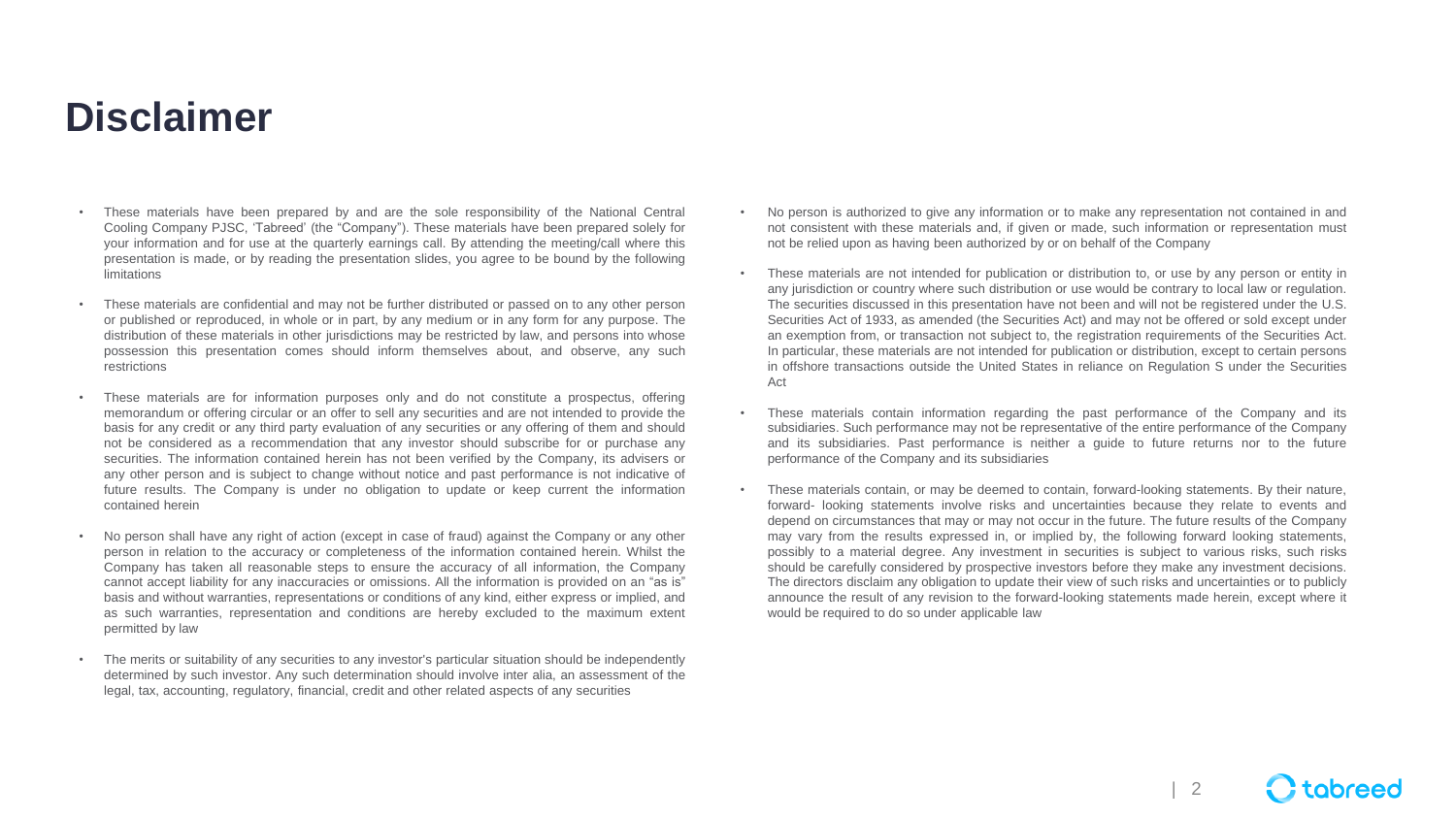### **Agenda**

|                | <b>Tabreed New Branding</b>                        |    |
|----------------|----------------------------------------------------|----|
| $\blacksquare$ | <b>Business Updates and Performance Highlights</b> | 6  |
| $\sqrt{3}$     | <b>Financial Results</b>                           | 11 |
| 4              | <b>Conclusion</b>                                  | 16 |

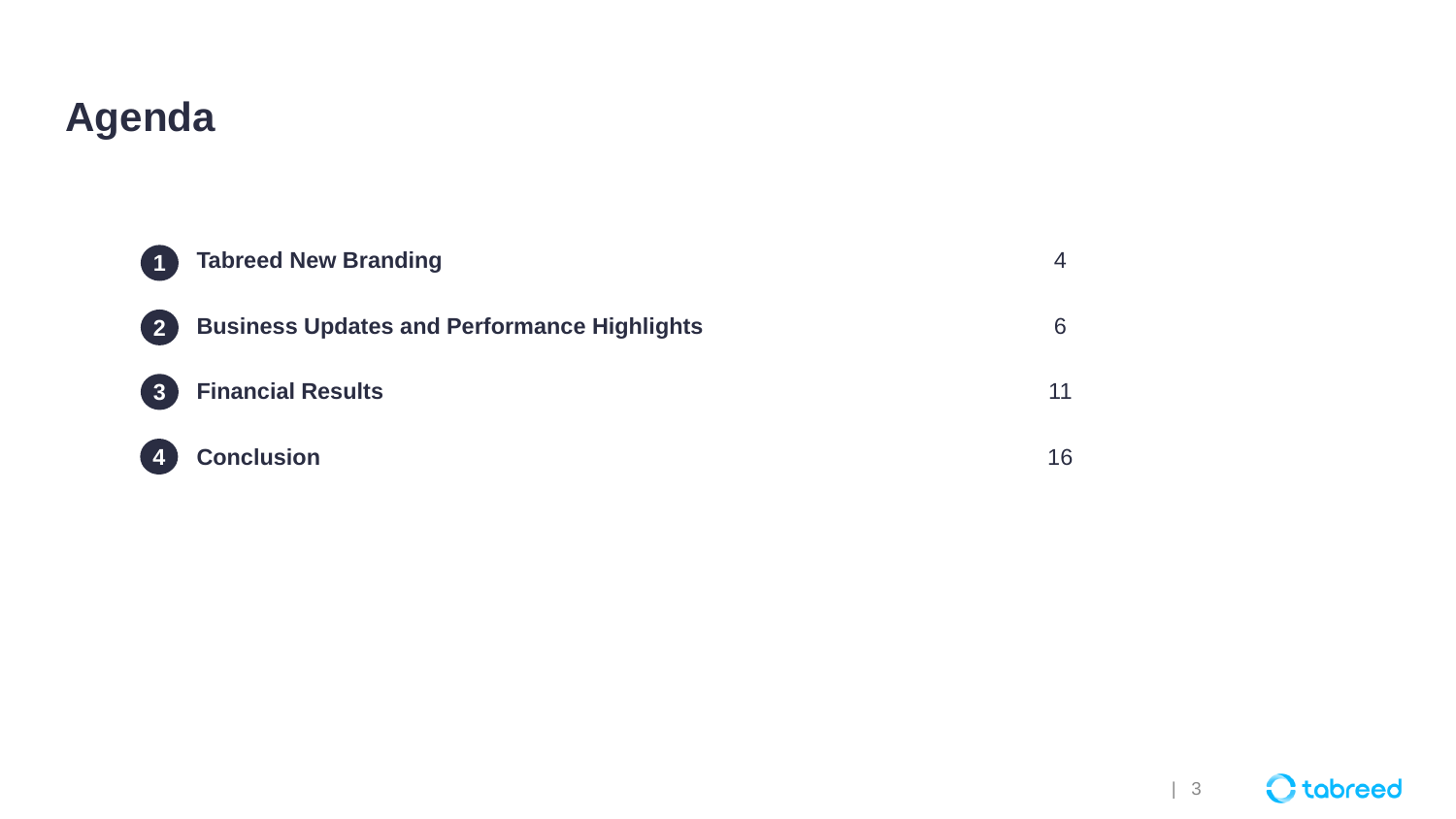# 01 **Tabreed new branding**

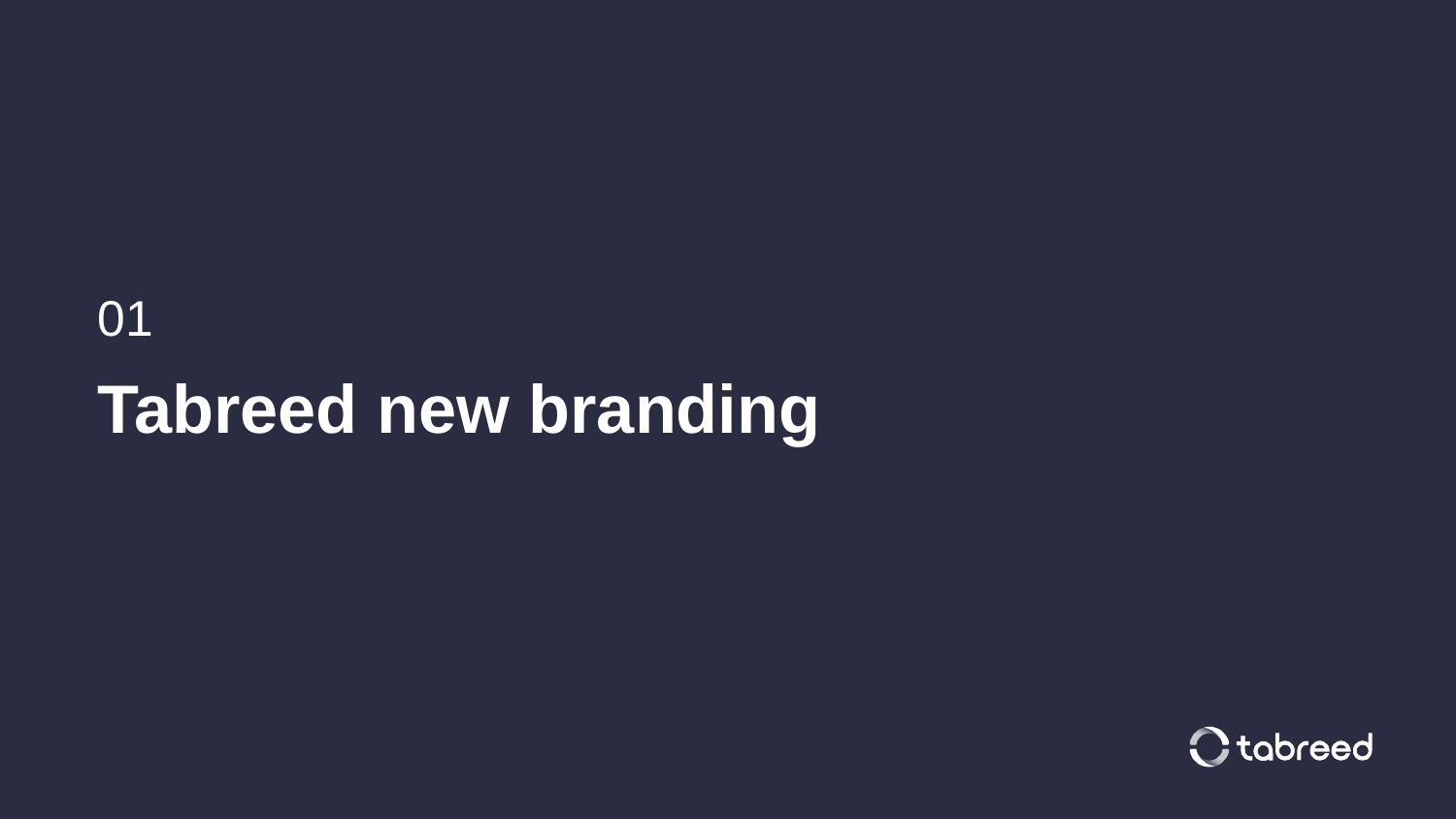# Our Brand and the current of the current of  $\alpha$  identity

#### **Our Purpose**

#### To be an essential driver of progress for people, places, societies and environments around the world.

Why do we need a new brand now?

- To tell a story that is reflective of our new business trajectory
- To be united and guided by a single purpose as we deliver on our vision
- To clarify a role beyond industry and geography
- To show partnership by elevating the benefits of what we do The shift





Our values







Progress Partnership Performance

Solid commitments deliver greater achievements

Moving forward, amplifying, impact

Stronger together, inside and out



**Our principles** 

Driven Dynamic Dedicated

#### Communications plan

| Phase 1  Brand Launch |  |
|-----------------------|--|
|                       |  |
|                       |  |

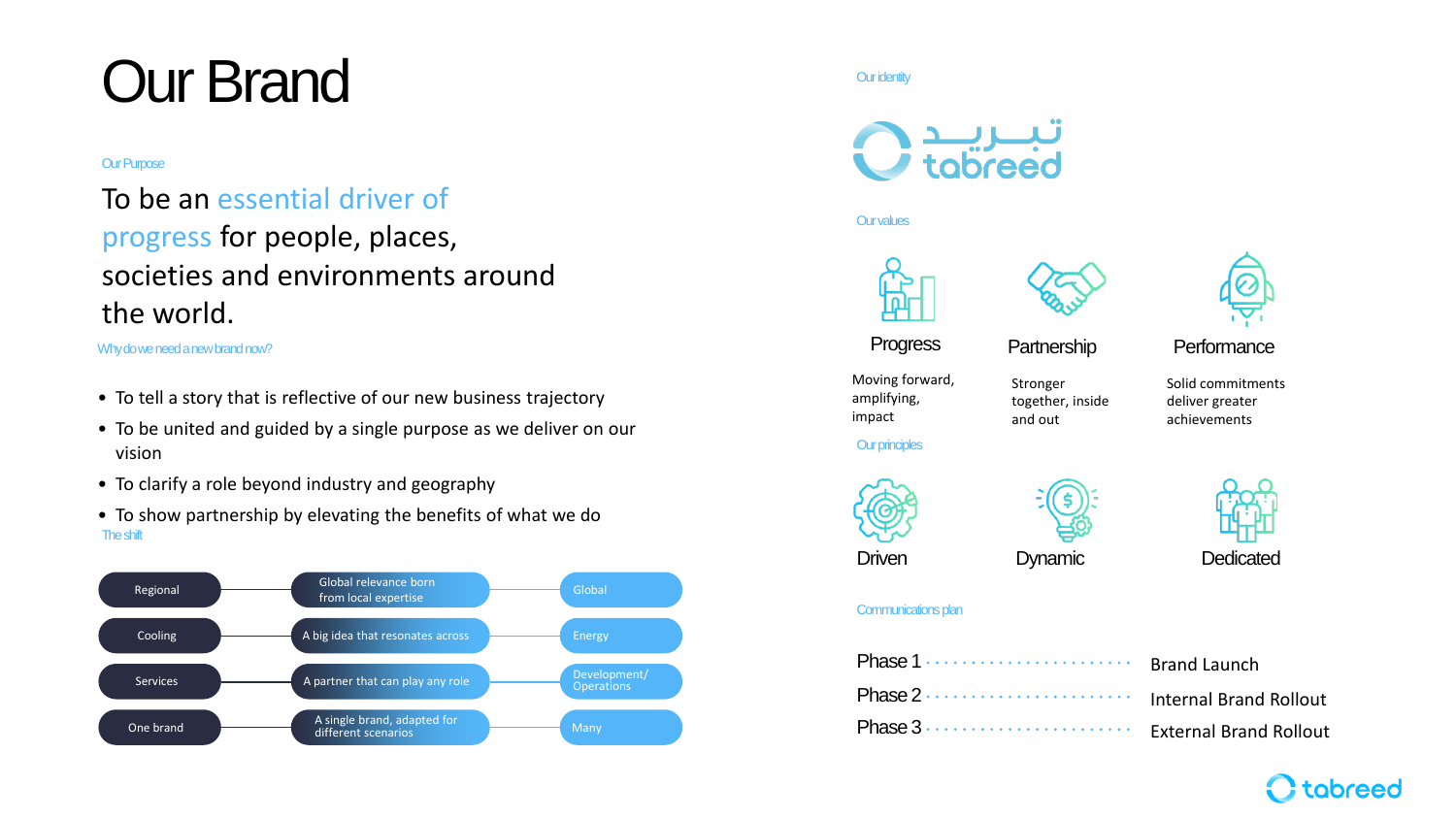02

# **Business Updates and Performance Highlights**

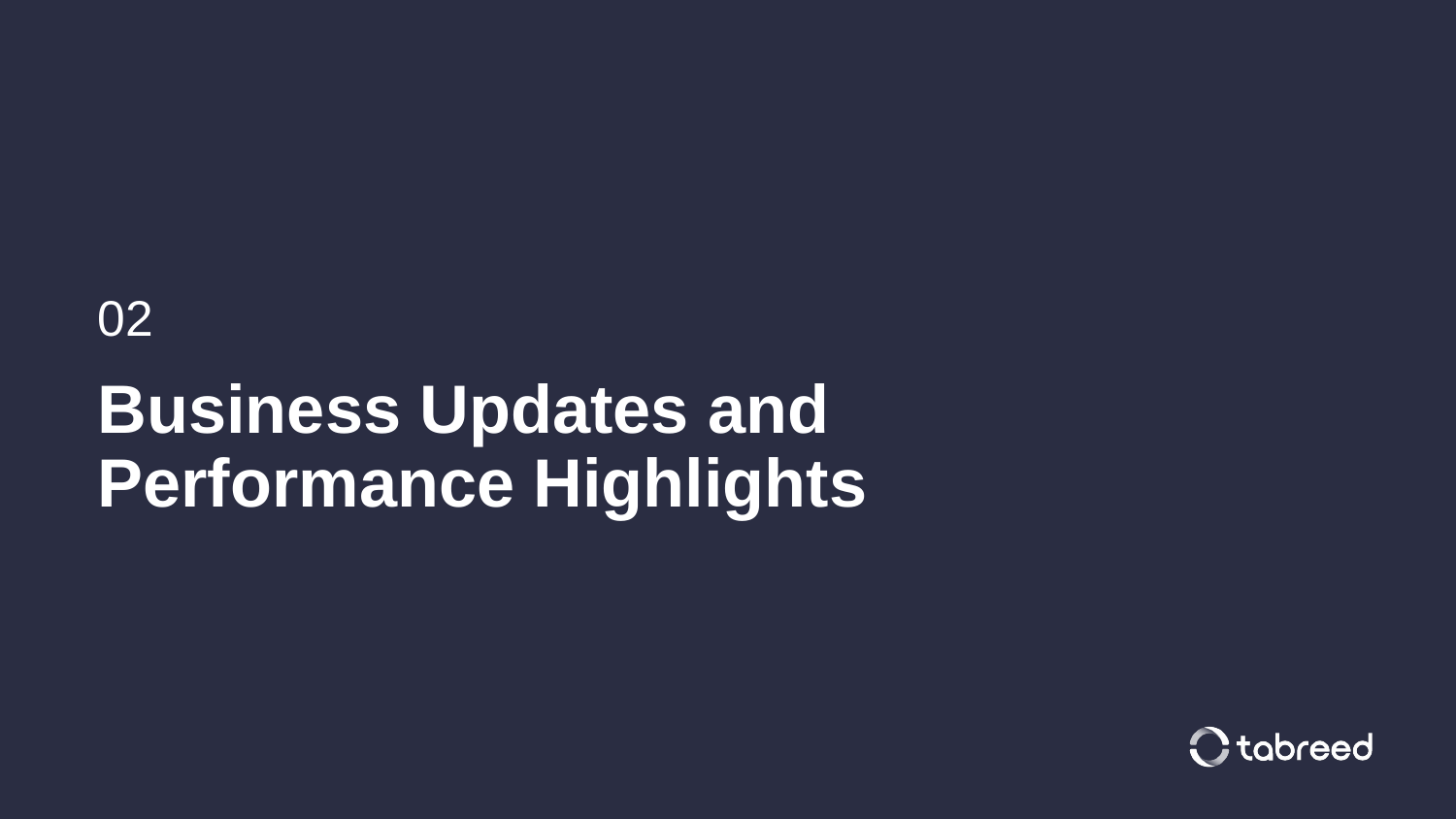### **Tabreed at a Glance**



- Total Revenue increased by 21.5%. Chilled Water revenue grew 22.3%
- EBITDA increased by 27.3% to AED 227m and EBITDA margins increased from 61% in Q1 2020 to 63% in Q1 2021
- Net Income increased by 4.0% to AED 86m
- Previously announced capacity guidance to add 120,000 RT over 2021 and 2022
- Completed acquisition of Saadiyat Island DC Cooling assets
- Announced establishing a district energy investment platform in Singapore with IFC that will invest in district cooling, trigeneration and cooling as a service offering with primary focus on India followed by other South-East Asian countries

| 7

tobreed

• Published its first ESG report in March 2021

**Other**<br>Developments **Developments**

• Unveiled its all-new branding and corporate identity, ushering in an exciting new chapter in the story of one of the country's most promising companies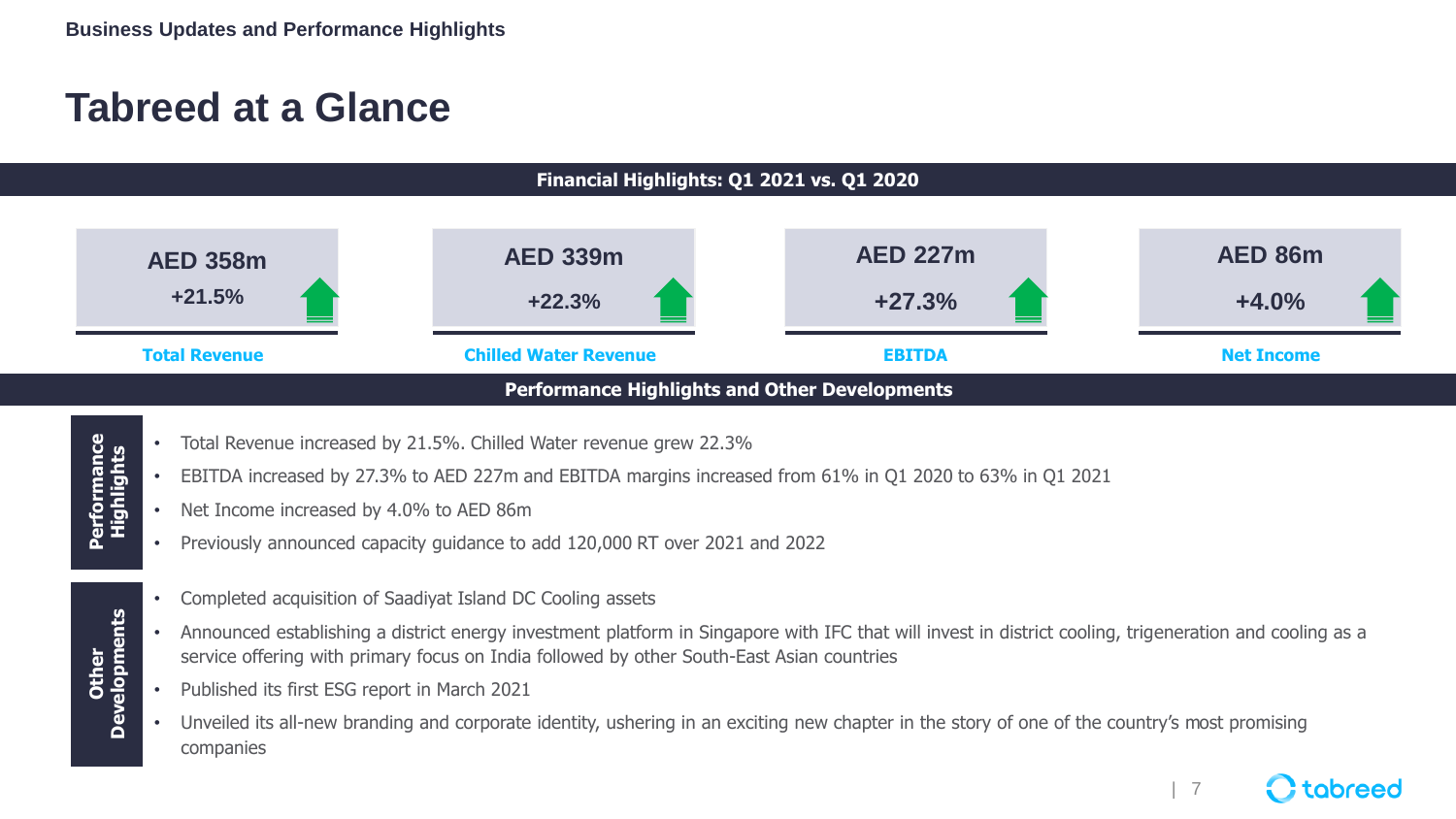### **Tabreed at a Glance**

**86**

plants in 5 countries

#### **One of the world's largest district cooling companies**



Equivalent to cooling

**140** towers the size of Burj Khalifa



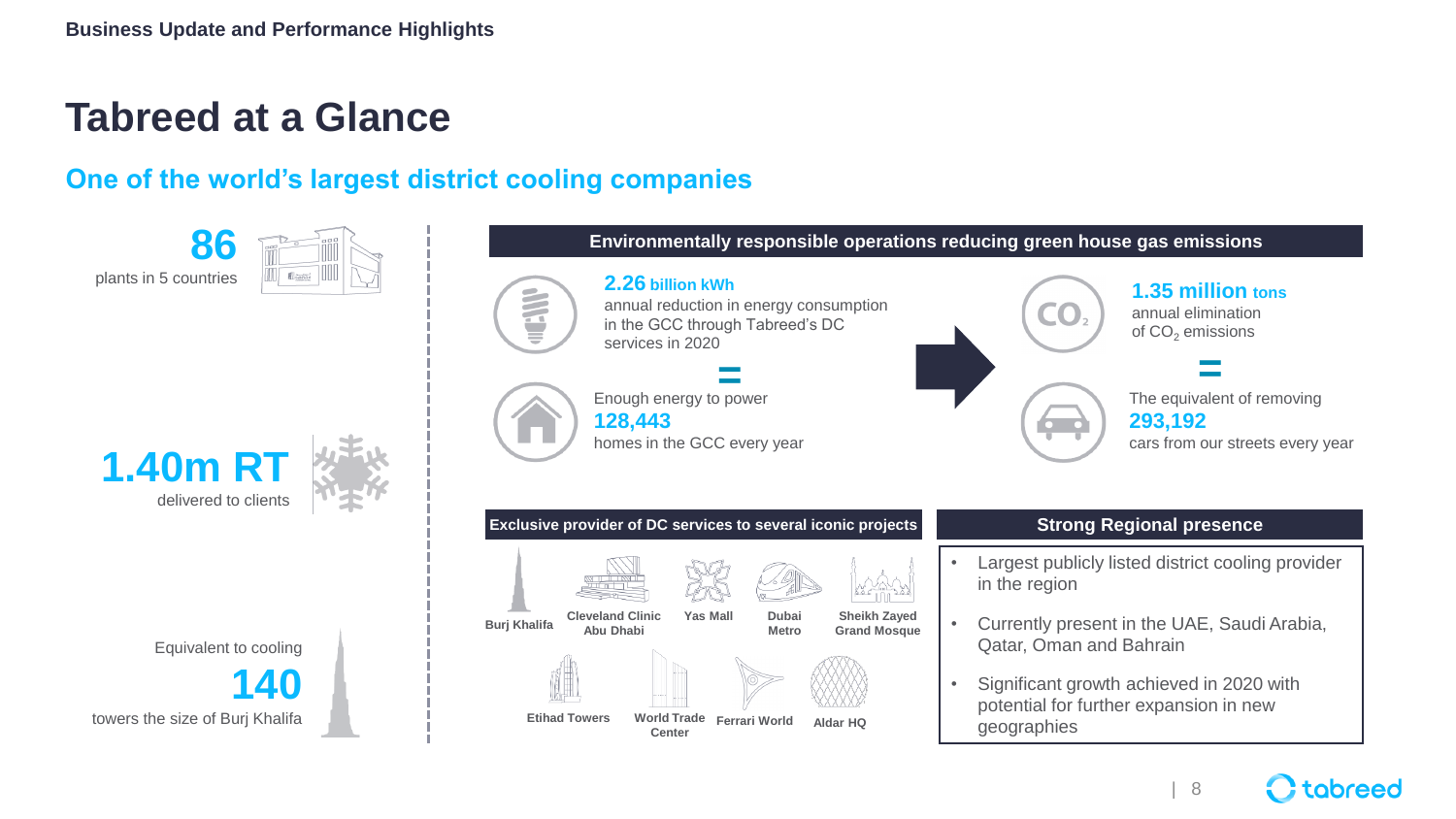## **Connected Capacity (kRT)**

| <b>Consolidated</b>           | Q1 2020 | Q2 2020 | Q3 2020 | Q4 2020 | Q1 2021 |
|-------------------------------|---------|---------|---------|---------|---------|
| <b>UAE</b>                    | 875     | 876     | 882     | 928     | 928     |
| <b>Bahrain</b>                | 32      | 32      | 32      | 32      | 32      |
| Oman                          | 32      | 32      | 32      | 32      | 33      |
| <b>Total Consolidated</b>     | 940     | 940     | 947     | 992     | 993     |
|                               |         |         |         |         |         |
| <b>Equity Accounted</b>       |         |         |         |         |         |
| <b>UAE</b>                    | 71      | 71      | 71      | 71      | 71      |
| Qatar                         | 224     | 224     | 224     | 230     | 230     |
| <b>KSA</b>                    | 110     | 110     | 110     | 110     | 110     |
| <b>Total Equity Accounted</b> | 406     | 406     | 406     | 411     | 411     |
|                               |         |         |         |         |         |
| Total                         | 1,345   | 1,346   | 1,352   | 1,404   | 1,405   |

• Capacity guided for 2020 and 2021 was 75k RT

• Announced capacity guidance of 120k RT of organic growth to be added over 2021 and 2022 with an expected split between consolidated level and equity accounted joint ventures to be 80:20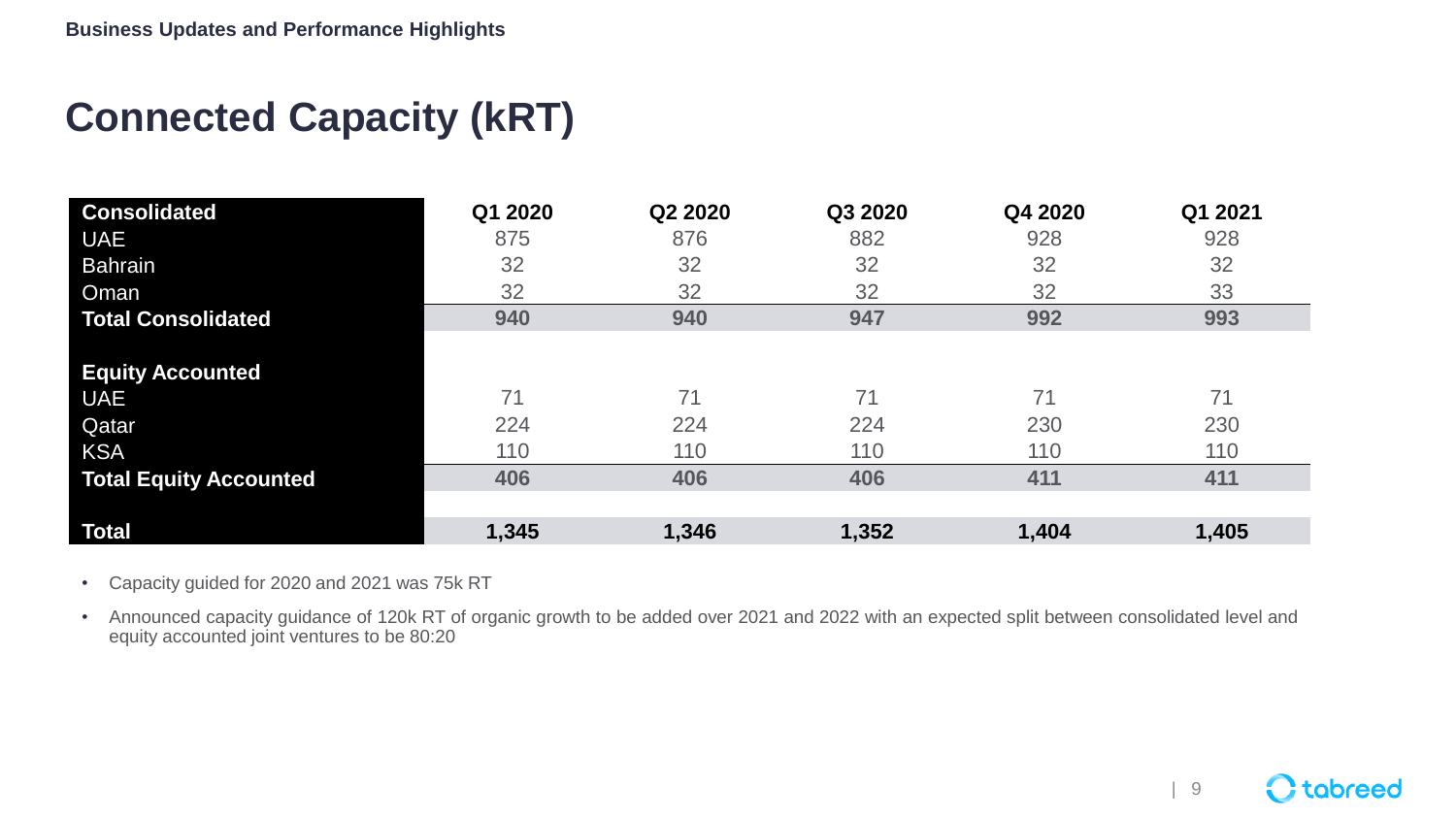### **Headline Performance**

| Long-term      |
|----------------|
| contracts with |
| credit worthy  |
| customers      |
|                |

Revenue growth from existing and new business

**2**

- Providing over 1.40m RT of cooling across GCC grown at 9% CAGR since 2018
- Long term contracts (~25 years) mean over 90% of contracted capacity locked in for at least the next 10 years
- About 80% of revenues from wholly government owned and partially government owned entities
- Group revenue growing at 9% CAGR since 2018 driven by Chilled Water revenue growth of 9%
	- Utility business model leads to steady increases in revenue and profitability from existing customers
	- Added over 190k RT of capacity through acquisitions in 2020. These acquisitions have additional concession capacity
- Solid financial performance **3**
- Predictability in earnings driven by capacity charge
- Profit from operations growing at 12% CAGR since 2018
- EBITDA has grown 15% annually since 2018

Value to shareholders **4**

- EBITDA margin of 63%
- Strong balance sheet
- Stable cash flow generation
- Dividend of 11.5 fils (cash + equity value), up from 10.5 fils in 2019





**Group Revenue** 

**Group Connected** 





| 10

tabreec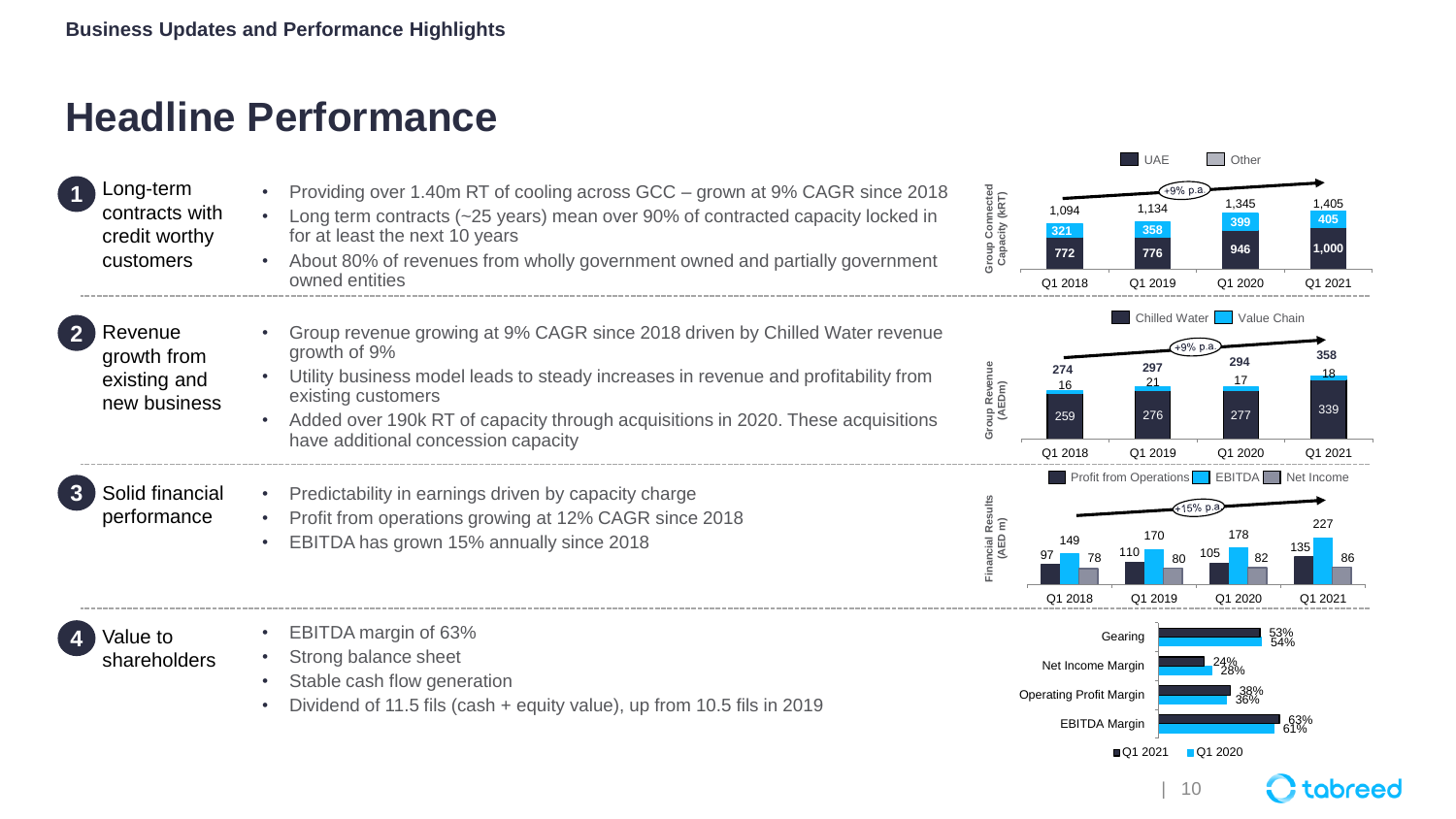# 03 **Financial Results**

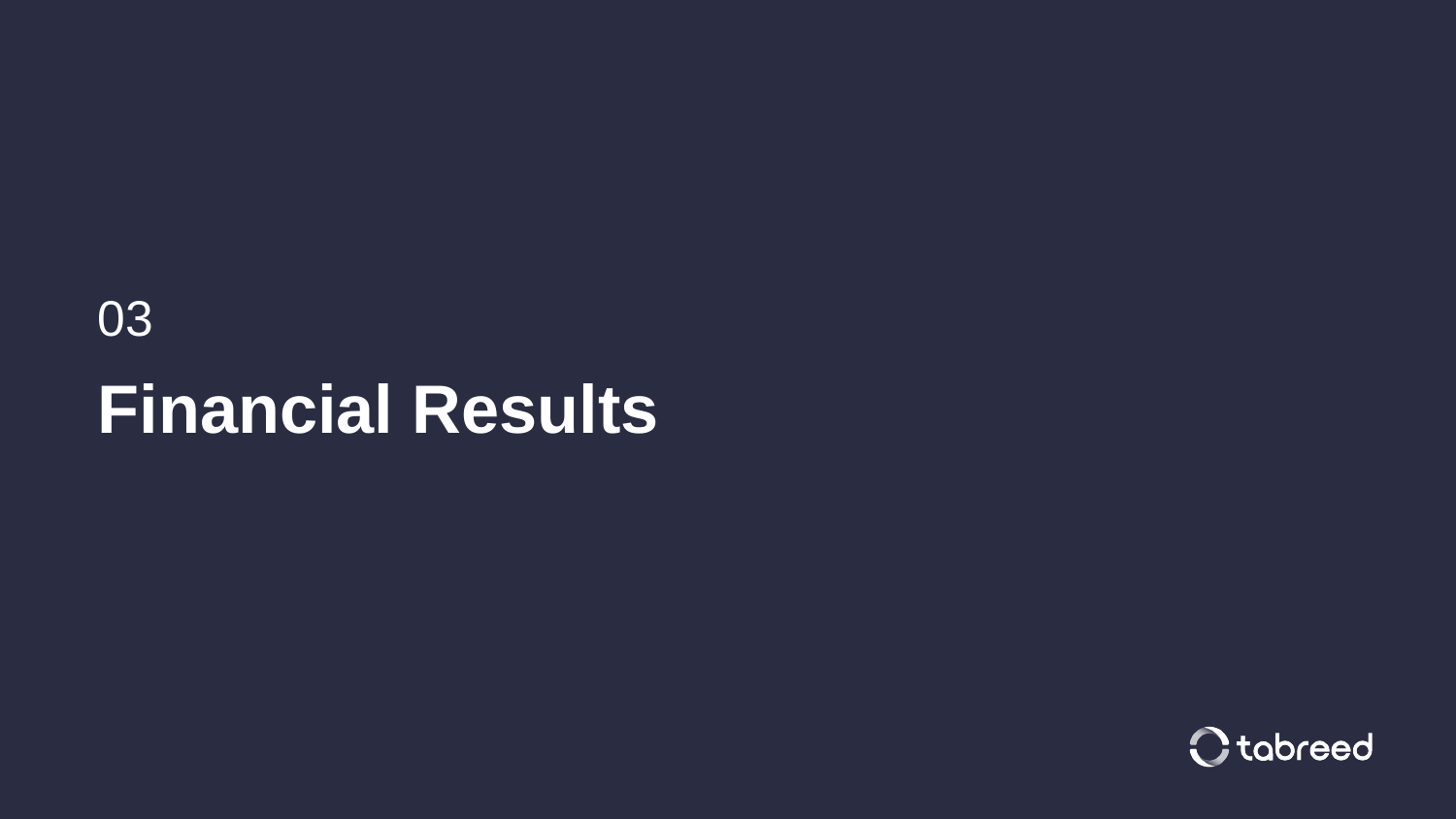### **Income Statement**

| <b>Consolidated Financials (AED m)</b>            | Q1 2021 | Q1 2020 | Variance | $\%$       |
|---------------------------------------------------|---------|---------|----------|------------|
| Revenue                                           | 358     | 294     | 63       | 21.5%      |
| Chilled water revenue (95%)                       | 339     | 277     | 62       | 22.3%      |
| Value chain businesses (5%)                       | 18      | 17      |          | 7.8%       |
| Operating cost                                    | (170)   | (131)   | (38)     | 29.3%      |
| <b>Gross Profit</b>                               | 188     | 163     | 25       | 15.2%      |
| Gross profit margin                               | 53%     | 55%     |          |            |
| Administrative and other expenses                 | (53)    | (58)    | 5.0      | $(8.5)\%$  |
| <b>Profit from Operations</b>                     | 135     | 105     | 30       | 28.4%      |
| Operating profit margin                           | 38%     | 36%     |          |            |
| Net finance costs                                 | (61)    | (42)    | (19)     | 44.8%      |
| Share of results of associates and joint ventures | 12      | 14      | (2)      | $(11.8)\%$ |
| Other gains and losses                            | (2)     |         | (4)      |            |
| Income attributable to non-controlling interests  | (5)     | (1)     | (3)      |            |
| Profit from discontinuing operations              | 7       | 6       | 1        | 25.8%      |
| <b>Net Income</b>                                 | 86      | 82      | 3        | 4.0%       |
| Net Income margin                                 | 24%     | 28%     |          |            |
| <b>EBITDA</b>                                     | 227     | 178     | 49       | 27.3%      |
| <b>EBITDA</b> margin                              | 63%     | 61%     |          |            |

#### **Key Observations**

- Increase in revenue primarily driven by robust performance of Chilled Water business, offset to some extent due to underperformance of Value Chain business
- Chilled Water business growth driven by consolidation of Downtown DCP, Masdar and Saadiyat Island DC assets
- Administrative and other expenses reduction driven by savings in G&A
- EBITDA growth primarily driven by consolidation of acquisitions from 2020
- Higher finance cost due to new loans to fund acquisitions, partly offset by hedging and lower interest rates compared to last year
- Share of associates & JV down due to higher one-off gain in the previous year

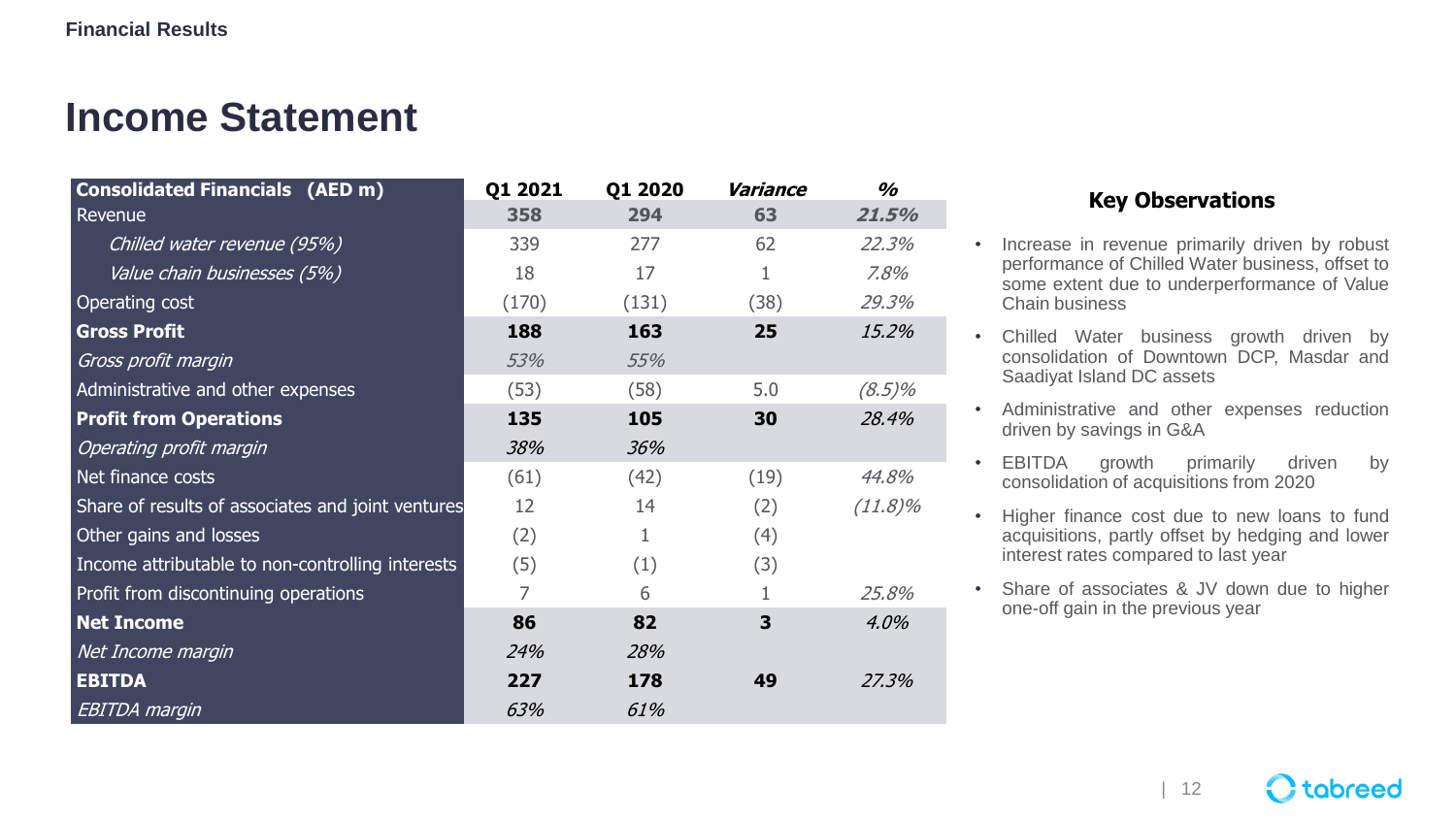## **Financial Position**

| <b>Consolidated Financials (AED m)</b> |        | Mar 31, 2021 Dec 31, 2020 | Variance       | $\frac{a}{2}$ |
|----------------------------------------|--------|---------------------------|----------------|---------------|
| <b>Fixed Assets</b>                    | 8,269  | 8,011                     | 259            | 3%            |
| Intangibles                            | 2,980  | 2,360                     | 620            | 26%           |
| Associates and Joint Ventures          | 387    | 358                       | 29             | 8%            |
| <b>Accounts Receivable</b>             | 964    | 899                       | 66             | 7%            |
| Cash and Short-Term Deposits           | 745    | 1,313                     | (568)          | (43%)         |
| <b>Other Assets</b>                    | 45     | 42                        | 3              | 7%            |
| Assets Held for Sale                   | 337    | 330                       | $\overline{7}$ | 2%            |
| <b>Total Assets</b>                    | 13,728 | 13,313                    | 415            | 3%            |
| <b>Equity and Reserves</b>             | 5,853  | 5,875                     | (23)           | $0\%$         |
| Debt                                   | 6,678  | 6,691                     | (12)           | $0\%$         |
| <b>Other Liabilities</b>               | 1,197  | 747                       | 450            | 60%           |
| <b>Total Liabilities and Equity</b>    | 13,728 | 13,313                    | 415            | 3%            |

#### **Key Observations**

- Increase in Fixed Assets represent additions of AED 215 million for Saadiyat Island DC assets
- Intangible Assets include customer contracts of AED 2,928 million related to Downtown DCP, Saadiyat Island and Masdar DC assets
- DSO's have remained consistent with the year end and the increase in receivables broadly reflects the growth of the business
- The majority of the receivables are due from 100% owned UAE Government entities and we anticipate full settlement in due course
- Movement of cash balances reflect partial payment for Saadiyat cooling concession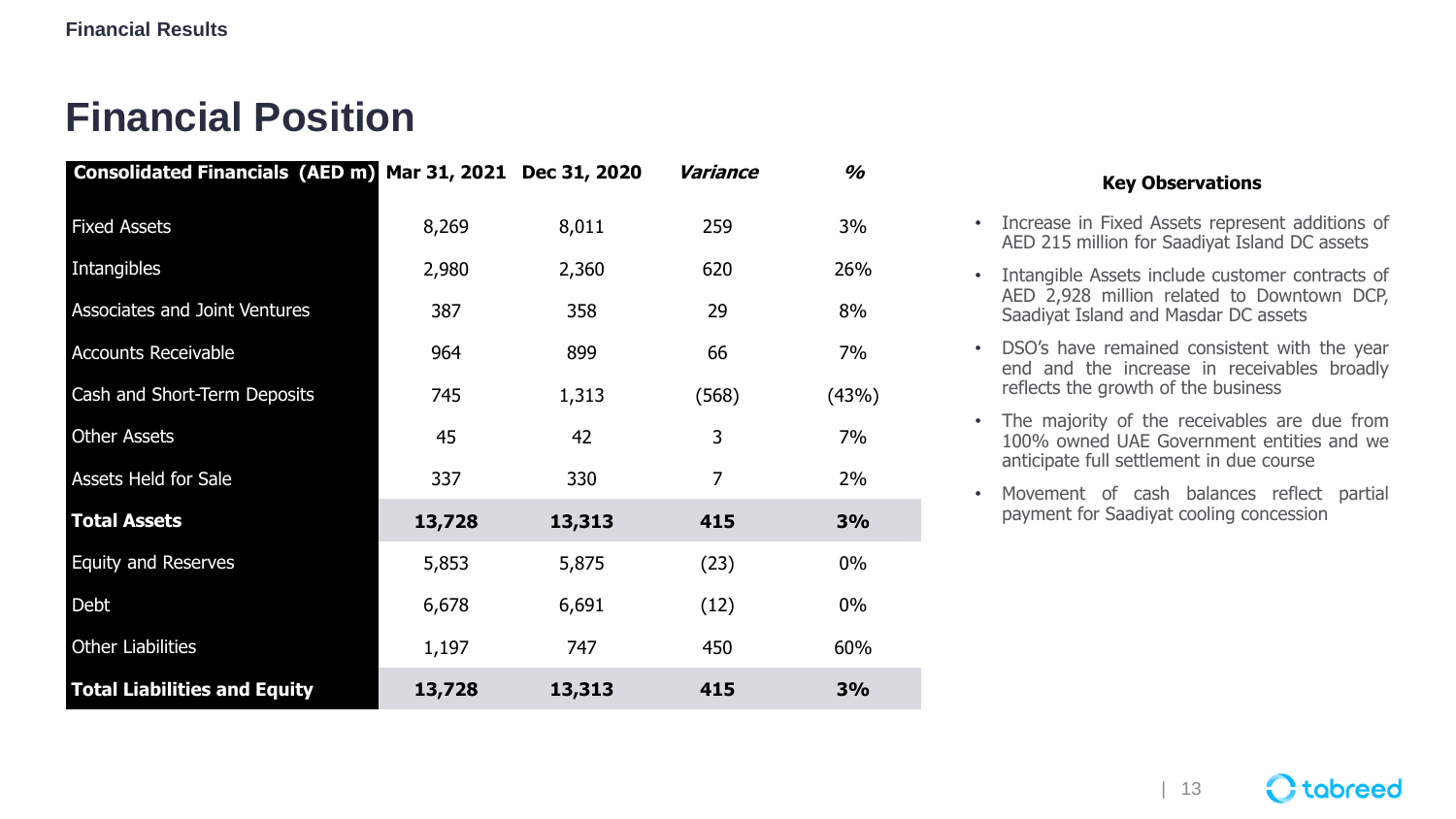### **Cash Flow Statement**

| <b>Consolidated Financials (AED m)</b>               | Q1 2021 | Q1 2020 | Variance       | $\frac{a}{2}$ |
|------------------------------------------------------|---------|---------|----------------|---------------|
| <b>Profit from Operations</b>                        | 135     | 105     | 30             | 28%           |
| Finance lease amortization                           | 29      | 30      | $\mathbf{0}$   | $-1\%$        |
| Depreciation and Amortization                        | 63      | 43      | 20             | 46%           |
| Working Capital and other adjustments                | (58)    | (128)   | 71             | (55%)         |
| <b>Net cash flows from Operating Activities</b>      | 169     | 49      | 120            | 243%          |
| Capital expenditure incurred                         | (687)   | (54)    | (633)          | 1172%         |
| <b>Term Deposits</b>                                 | (50)    |         | (50)           | 100%          |
| Dividends and interest income received               | 7       | 3       | $\overline{4}$ | 133%          |
| <b>Net cash flows from Investing Activities</b>      | (730)   | (51)    | (679)          | 1331%         |
| Debt servicing                                       | (24)    | 2,494   | (2, 518)       | 100%          |
| <b>Dividend Paid</b>                                 | (21)    | (0)     | (20)           | 100%          |
| <b>Others</b>                                        | (13)    | (14)    | 1              | 7%            |
| <b>Net cash flows from Financing Activities</b>      | (58)    | 2,480   | (2, 538)       | 102%          |
| <b>Net Movement in Cash and Cash Equivalents</b>     | (618)   | 2,479   | (3,097)        | (125%)        |
| Cash and Cash Equivalents at the start of the period | 1,313   | 227     | <i>1,086</i>   | $N\!A$        |
| Cash and Cash Equivalents at the end of the period   | 695     | 2,705   | (2,011)        | (73%)         |

#### **Key Observations**

- Improved cash flow from operation primarily driven by consolidation of acquisitions, as well as a stabilization of our DSO's since the year end
- Capex relates to consolidation of Saadiyat Island DC assets, partially paid for in the quarter
- Tabreed maintains strong liquidity with significant closing cash balances at the end of the period and a revolving credit facility of AED 590 million unused during the period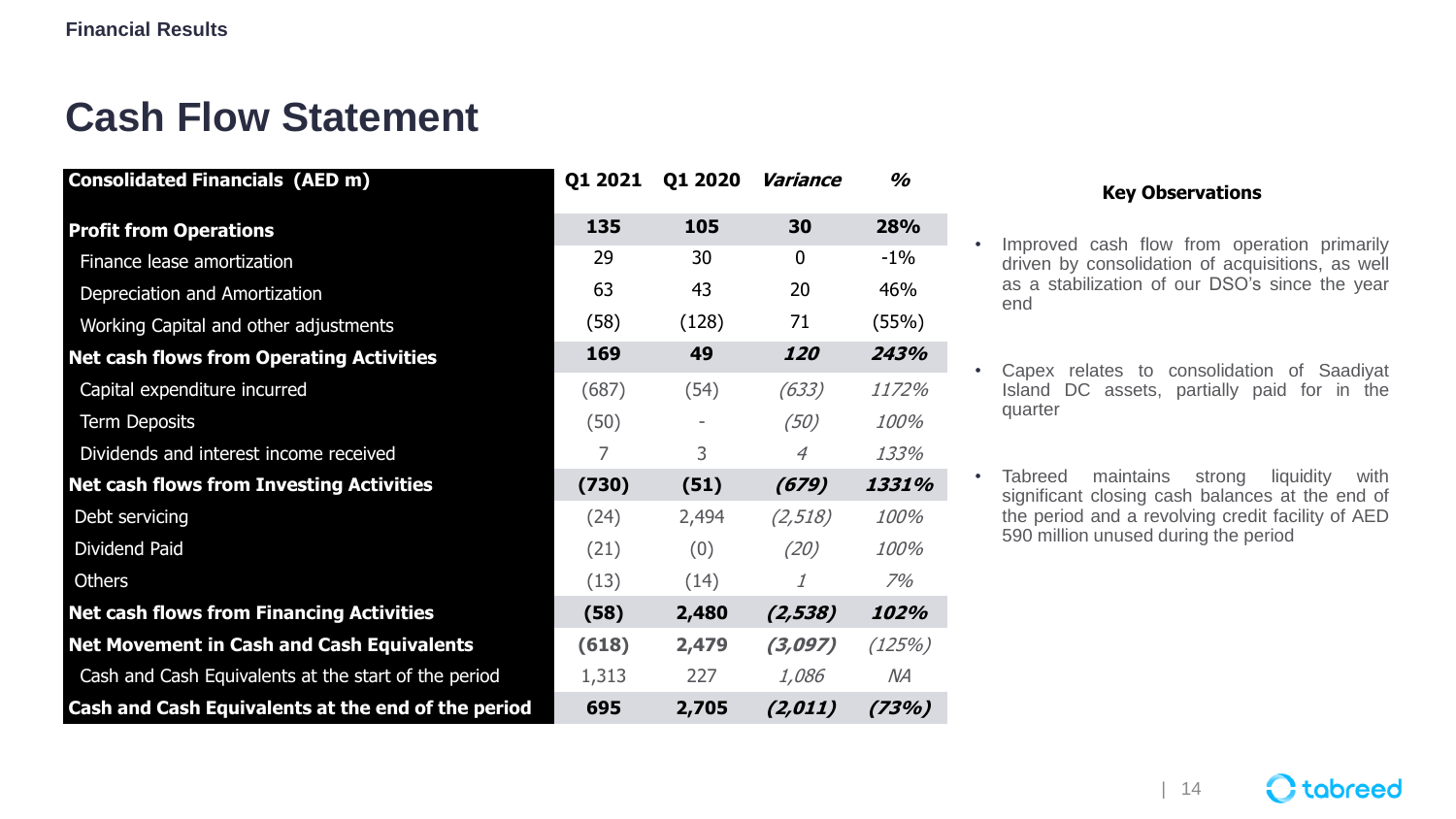### **Debt Portfolio and Return Ratios**

#### **Investment grade status reaffirmed by both Fitch and Moody's**







#### **A.** Return on Capital Employed and Return on Equity



| 15

 $\Omega$  tabreed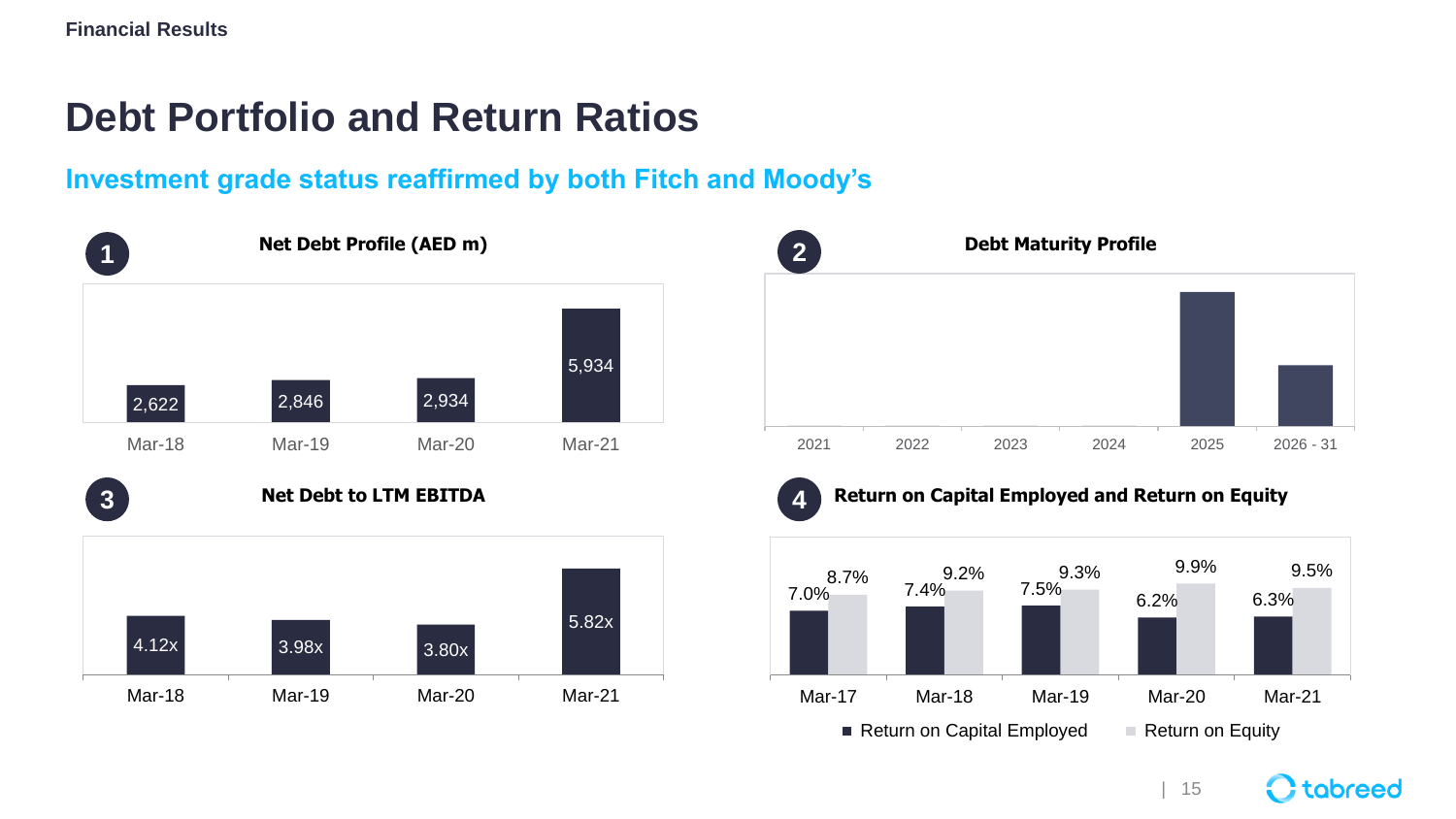# 04 **Conclusion**

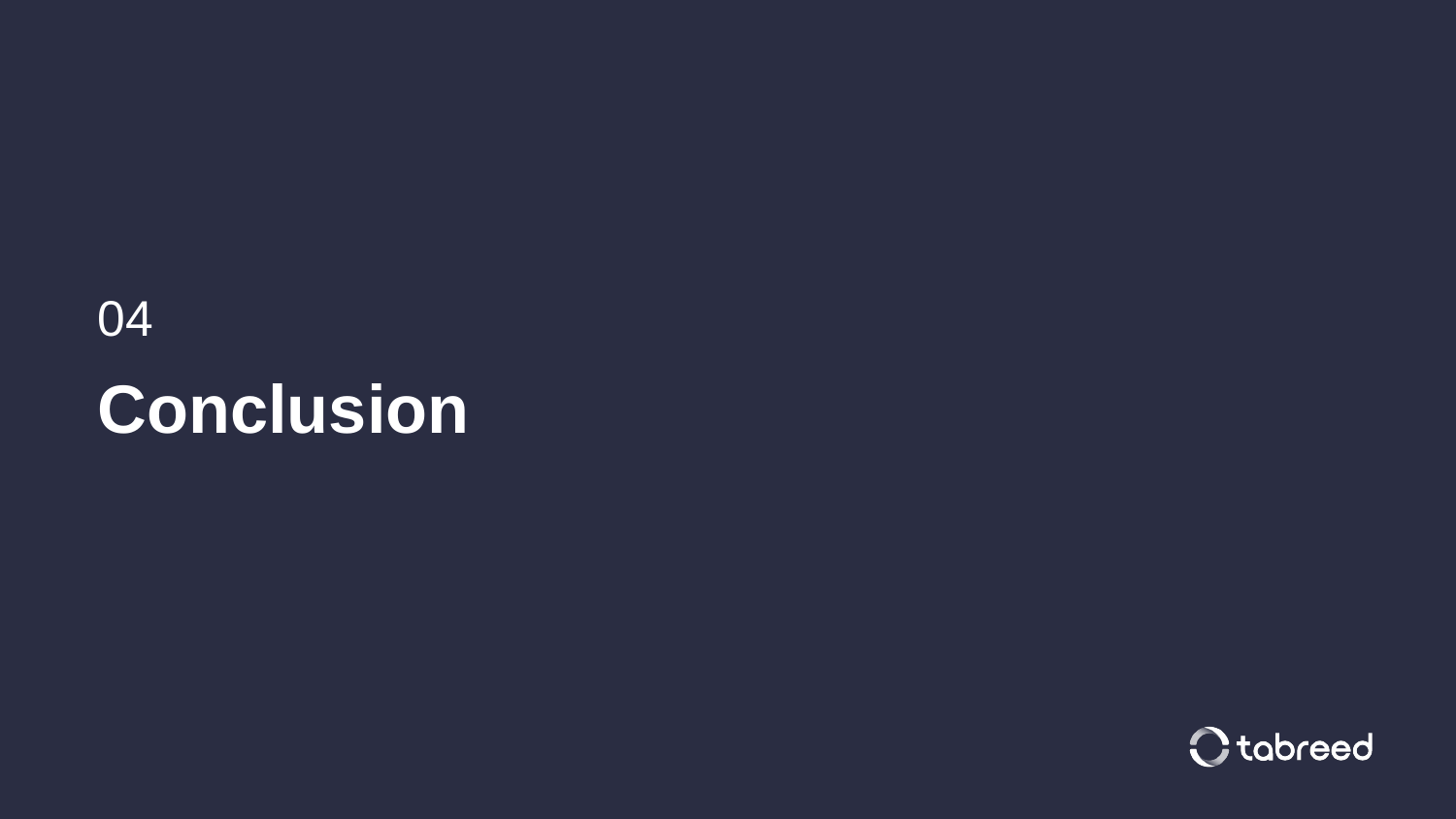### **Creating sustainable value for stakeholders**

- Tabreed published its first ESG report in March 2021
- ESG is embedded in the Group's Business model , strategy and culture
- In 2020, Tabreed displaced over 1.35m metric tons of CO2 emissions, equivalent to removing 293,192 passenger vehicles off the road
- Despite a challenging year, Tabreed continued to make considerable progress on its business objectives whilst also ensuring the health and safety of its staff across all its operational sites with over 12.5 million man-hours without time lost to injury
- As part of its commitment to encouraging Emiratis to pursue careers in the private sector and empower local talent to flourish, Tabreed's Emiratization current rate stands at 41%, one of the highest rates for a private company in the UAE
- Tabreed maintains the highest standards of corporate governance and we conduct our business with integrity, accountability, and transparency





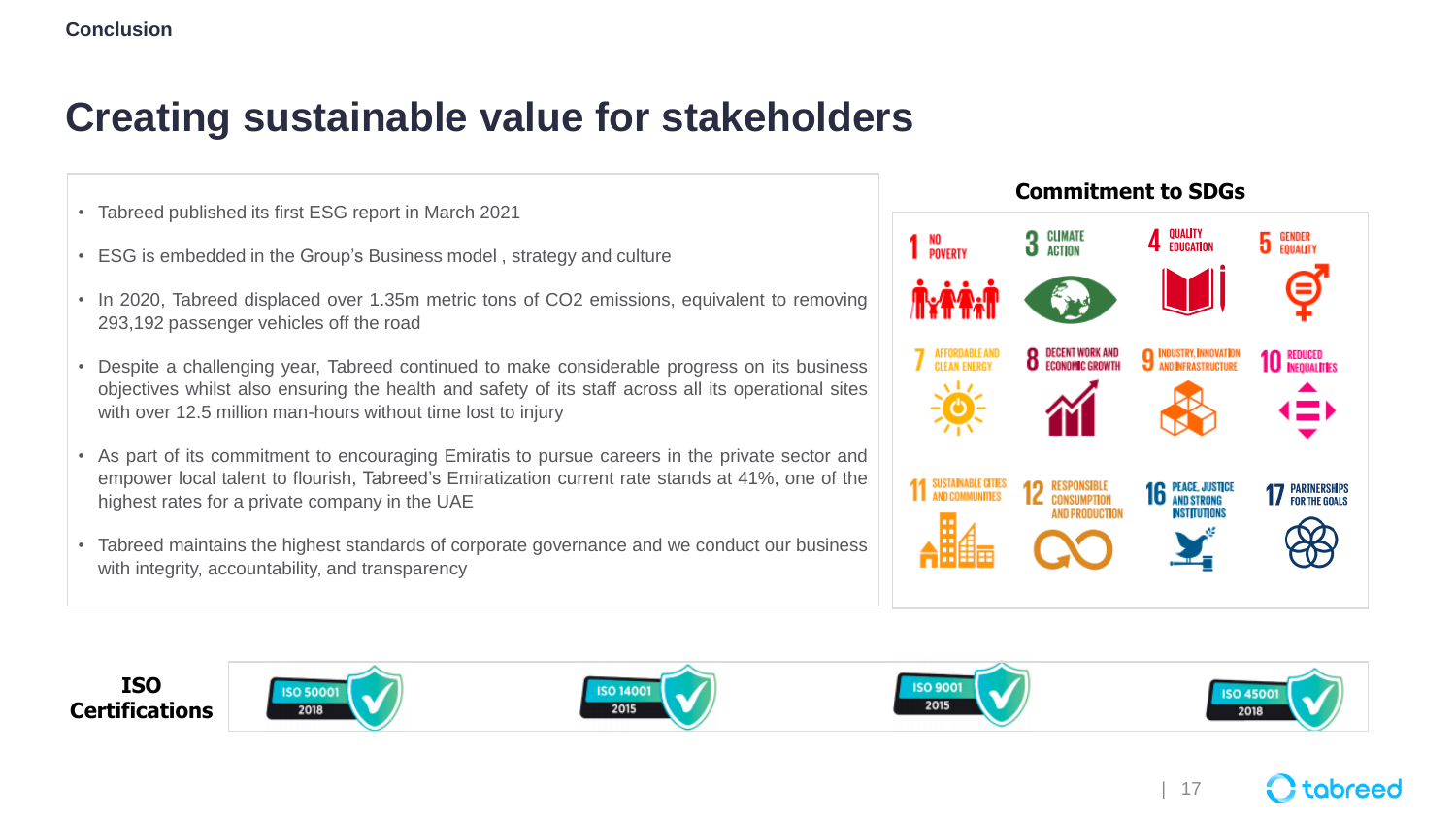## **Key Highlights**

#### **Partner of choice across GCC for providing environmentally friendly cooling solutions**



**Resilient Business Model**

- Operational track record of  $> 20$  years
- A utility-like service considering the warm climate of the Middle East
- **EXECT** Determ partnerships ensures better revenue and cashflow visibility
- The pass-through clauses in most of Tabreed's contracts limit its exposure to fluctuations in the cost of utilities



**Capacity Growth**

- One of the world's largest district cooling companies providing over 1.4m kRT of cooling across the GCC
- Added over 180k RT in 2020 through acquisition of Downtown DCP, Masdar and Saadiyat Island DC assets,
- All acquisitions have additional concession capacity to augment future growth
- Guided 120k RT of organic growth over 2021 and 2022



- **Robust Financial Performance**
- Revenue and EBITDA growing at a 2016-2020 CAGR of 8% and 14%, respectively
- Consistent focus on increasing efficiency has resulted in margin enhancement to 56% in 2020 compared to 46%  $in$  2016
- Committed to returning value to shareholders, maintained dividend payout



**Resilient Business Model**

- Established a district energy investment platform in Singapore with IFC that will invest in district cooling in India and other South East Asian countries
- Developing and connecting Masdar and Tabreed infrastructure to help increase operating synergies
- Energy Services established strategic partnership with ADCP to Promote Energy Conservation



**Visibility**

**Solid Corporate Governance**

- Long-term partnerships with government-backed entities representing approximately 70% of consolidated chilled water revenue in 2020
- Focus on B2B contracts with businesses and government entities reducing counterparty credit and collection risk
- Cash flow predictability due to long term contracts
- Listed on the DFM with strong corporate governance driven by Mubadala and ENGIE board members
- Highly experienced management team driving operational excellence
- Part of DFM's UAE ESG Index, aimed to measure ESG best practices followed by UAE listed companies